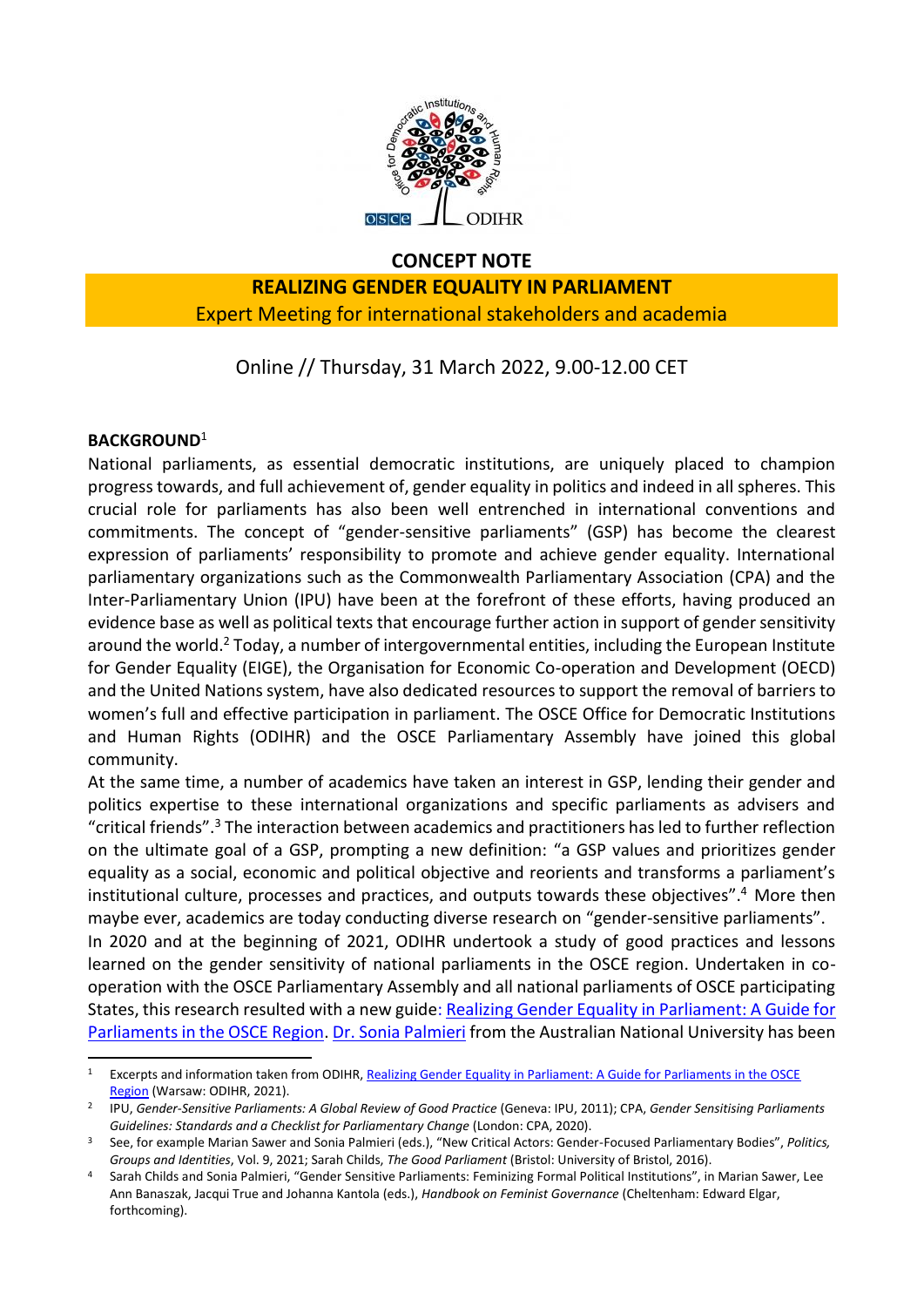ODIHR's consultant on this project and she is also the guide author. "Realizing Gender Equality in Parliament" builds on previous studies produced by the ODIHR on structures on women MPs (2013) and gender-sensitive lawmaking (2017). This practical guide is intended to support the full range of parliamentary actors—from parliamentary leadership teams, members of parliament, and political and parliamentary staff, to parliamentary practitioners and civil society organizations dealing with gender equality issues—in transforming these institutions into gender-sensitive parliaments. This expert meeting is organized on the occasion of the publishing of this new Guide.

#### **OBJECTIVES OF THE EVENT**

The OSCE Office for Democratic Institutions and Human Rights is organizing this expert meeting between representatives of international organizations and leading researchers to discuss innovative approaches on 'gender sensitive parliaments'. We want to facilitate peer learning, on how research is conducted, and what the good practices, lessons learned and innovations are to support parliaments in order to better deliver for all women and men, in all their diversities. We will also use the occasion to inform international partners and GSP-researchers about ODIHR's new guide *Realizing Gender Equality in Parliament: A Guide for Parliaments in the OSCE Region*.

### **TARGET AUDIENCE**

- Representatives of a selected group of international organizations working on issues of gender sensitive parliaments, incl. parliamentary organizations;
- Selected group of leading GSP-researchers from the OSCE region (and beyond);
- Representatives of OSCE executive structures;

#### **TECHNICAL INFORMATION**

The event will be held online, via Zoom conferencing platform. Working language will be English.

#### **CONTACT**

Should you have any questions, please do not hesitate to contact Saša Gavrić, ODIHR's Associate Gender Officer, sasa.gavric@odihr.pl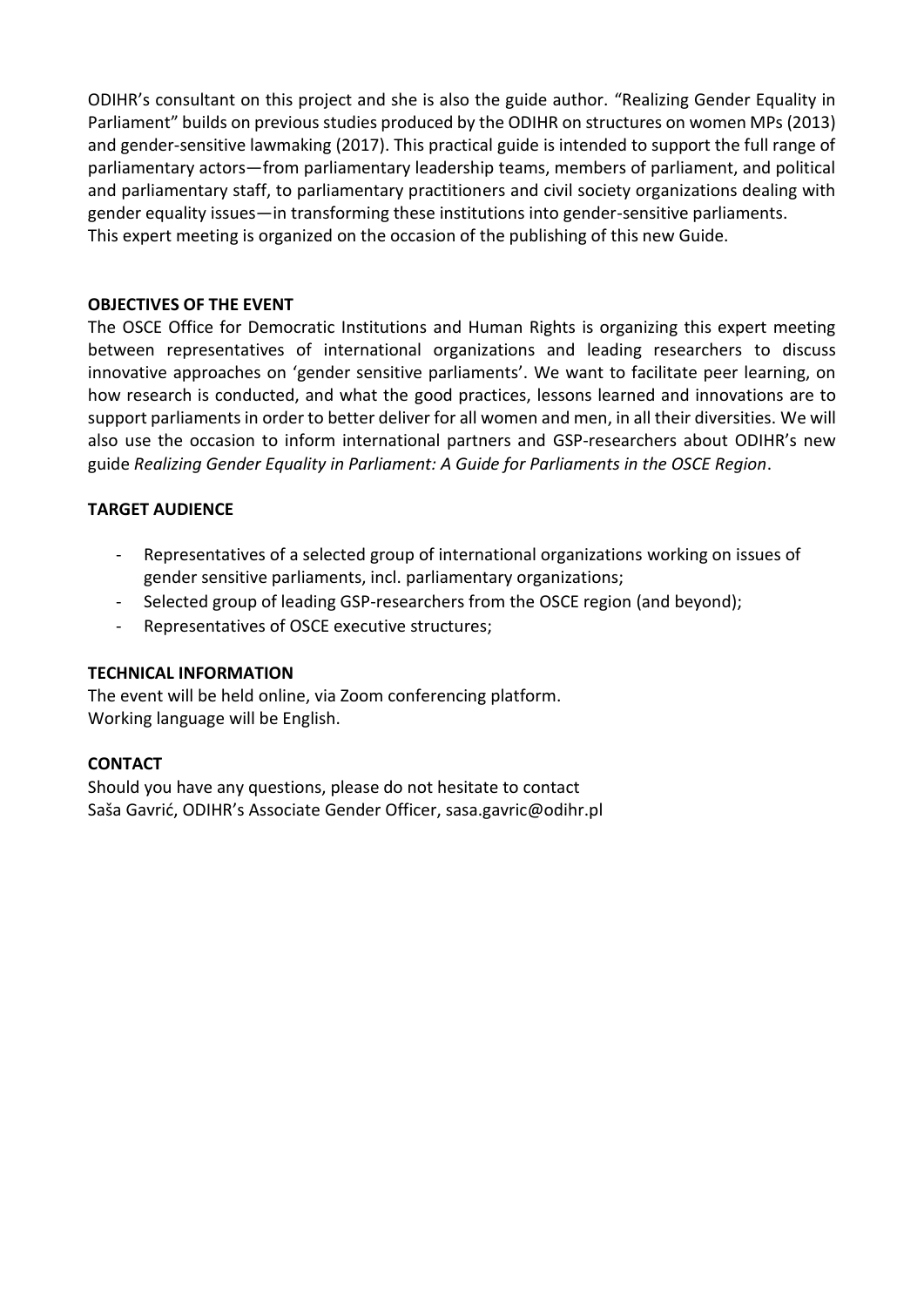## **AGENDA**

# **REALIZING GENDER EQUALITY IN PARLIAMENTS**

Expert Meeting for international stakeholders and academia

# Online // Thursday, 31 March 2022, 9.00-12.00 CET

|            | Wednesday, 30 March 2022                                            |
|------------|---------------------------------------------------------------------|
| $10:00-$   | <b>REALIZING GENDER EQUALITY IN PARLIAMENTS:</b>                    |
| 12:00      | TRANSFORMING INSTITUTIONS, DELIVERING FOR ALL WOMEN AND MEN         |
| <b>CET</b> |                                                                     |
|            | Joint Web Dialogue event by the ODIHR and the OSCE PA, including:   |
|            | Presentation of ODIHR's new 'gender sensitive parliaments' tool     |
|            | Realizing Gender Equality in Parliament:                            |
|            | A Guide for Parliaments in the OSCE Region                          |
|            | Dr. Sonia Palmieri, ODIHR's International Expert                    |
|            | Policy Fellow, Australian National University, Canberra             |
|            | Please register participation at: https://www.osce.org/odihr/511999 |

|            | Thursday, 31 March 2022                                        |
|------------|----------------------------------------------------------------|
| $09:00 -$  | <b>Opening remarks</b>                                         |
| 09:10      | Kateryna Ryabiko, First Deputy Director, ODIHR                 |
| <b>CET</b> |                                                                |
| $09:10-$   | Panel I: Lessons learned of international stakeholders         |
| 10:30      |                                                                |
| <b>CET</b> | James Pinnell, Commonwealth Parliamentary Association:         |
|            | Gender sensitive parliaments in the 21st century:              |
|            | A Commonwealth perspective                                     |
|            | Helena Morais Maceira, European Institute for Gender Equality: |
|            | Gender equality in national parliaments across the EU and      |
|            | the European Parliament                                        |
|            | Brigitte Filion, Inter-Parliamentary Union:                    |
|            | Documenting and addressing sexism, harassment and              |
|            | violence against women in parliaments                          |
|            | Rachel Weston Eschenbacher, UN Women:                          |
|            | Towards violence free parliaments                              |
|            |                                                                |
|            | Moderator:                                                     |
|            | Sara Haapalainen, Adviser on Gender Issues, OSCE/ODIHR         |
| $10:30 -$  | Virtual coffee break                                           |
| 10:45      |                                                                |
| <b>CET</b> |                                                                |